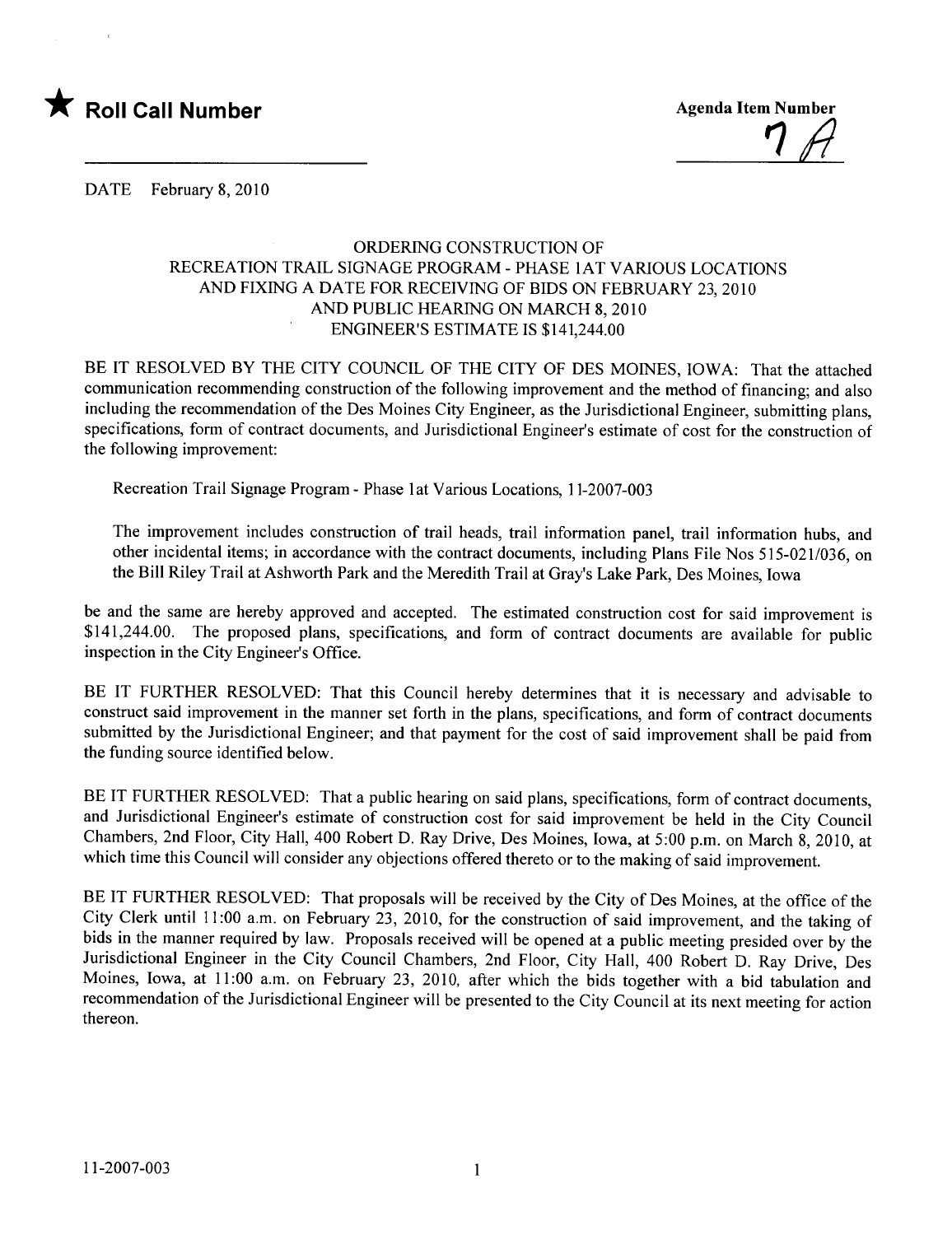

DATE February 8, 2010

BE IT FURTHER RESOLVED: That an appropriate Notice to Bidders and Notice of Public Hearing for said improvement be published in the Des Moines Register as provided and directed by Chapter 26 and/or 314, Code of Iowa.

(City Council Communication Number  $10·070$  attached.)

Moved by to adopt.

FORM APPROVED:

Kathleen Vanderpool Deputy City Attorney

OU M M

Allen McKinley Des Moines Finance Director

Funding Source: 2009-2010CIP, Page Park-22, Recreation Trails, PKS045, G. O. Bonds

| <b>COUNCIL ACTION</b> | <b>YEAS</b> | <b>NAYS</b> | <b>PASS</b> | <b>ABSENT</b>   |
|-----------------------|-------------|-------------|-------------|-----------------|
| <b>COWNIE</b>         |             |             |             |                 |
| <b>COLEMAN</b>        |             |             |             |                 |
| <b>GRIESS</b>         |             |             |             |                 |
| <b>HENSLEY</b>        |             |             |             |                 |
| <b>MAHAFFEY</b>       |             |             |             |                 |
| <b>MEYER</b>          |             |             |             |                 |
| <b>MOORE</b>          |             |             |             |                 |
| <b>TOTAL</b>          |             |             |             |                 |
| <b>MOTION CARRIED</b> |             |             |             | <b>APPROVED</b> |
|                       |             |             |             |                 |
|                       |             |             |             |                 |

I, Diane Rauh, City Clerk of said City Council, hereby certify that at a meeting of the City Council, held on the above date, among other proceedings the above was adopted.

IN WITNESS WHEREOF, I have hereunto set my hand and affixed my seal the day and year first above written.

Mayor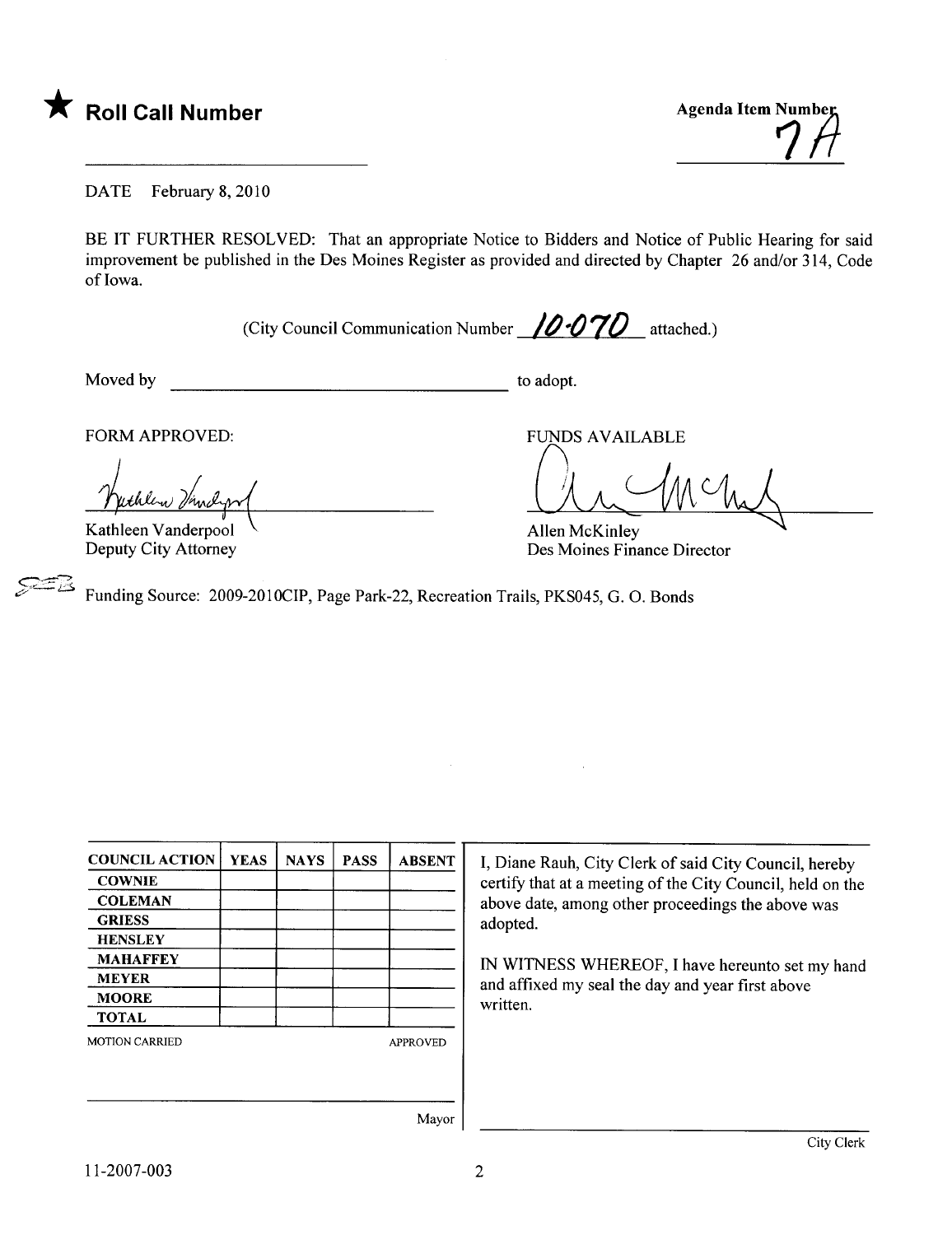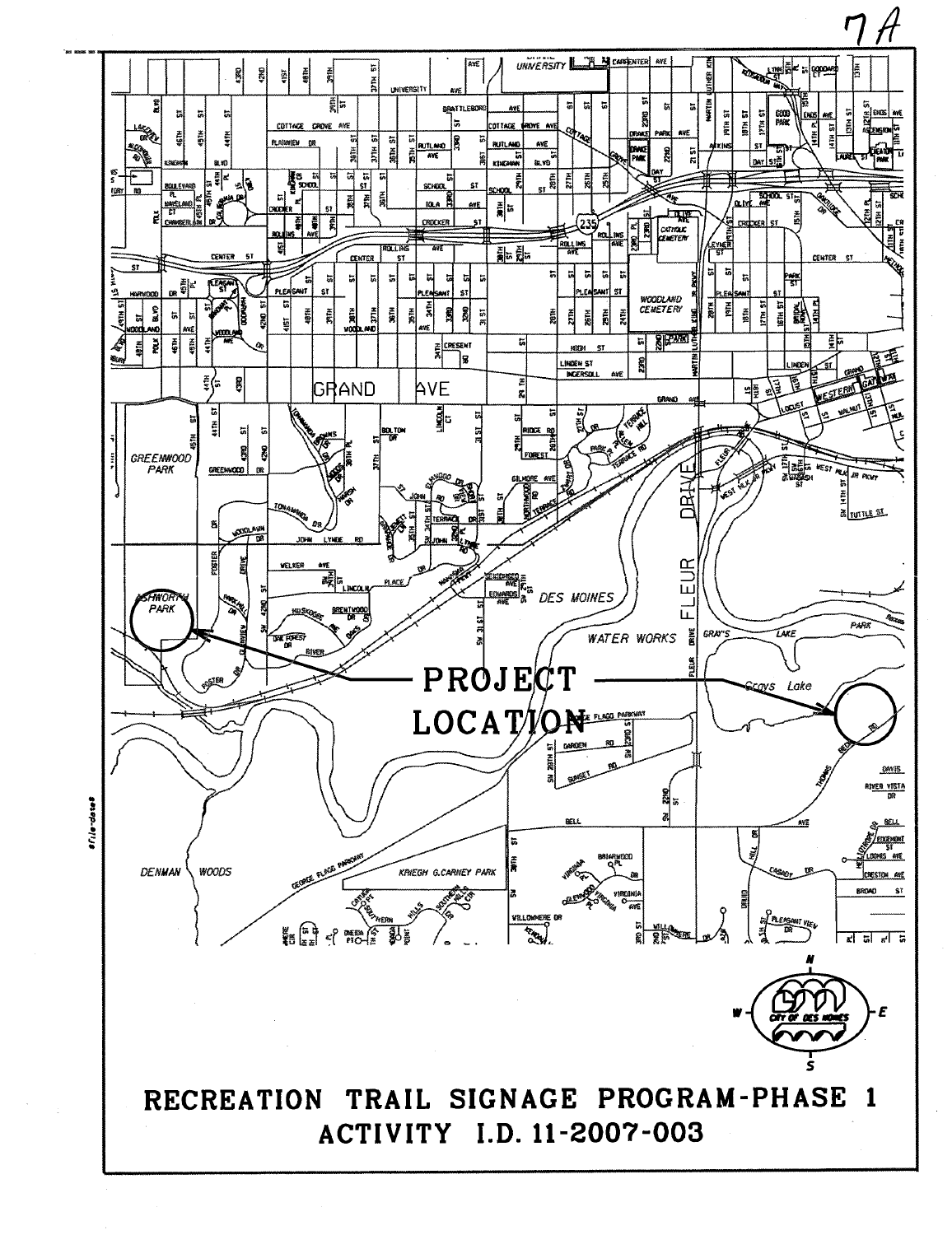## CONSTRUCTION ESTIMATE

DEPARTMENT OF ENGINEERING CITY OF DES MOINES, IOWA

Activity 10 11-2007-003

DATE: 1/19/10

 $7A$ 

## PROJECT: Recreation Trail Signage Program - Phase 1

|                           |                                                  | <b>ESTIMATED UNITS</b> |                | <b>AMOUNT</b>     |              |
|---------------------------|--------------------------------------------------|------------------------|----------------|-------------------|--------------|
| NO.                       | <b>DESCRIPTION</b>                               | <b>UNIT</b>            | <b>TOTAL</b>   | <b>UNIT PRICE</b> | <b>TOTAL</b> |
| 1                         | <b>MOBILIZATION</b>                              | <b>LS</b>              | $\overline{2}$ | \$3,500.00        | \$7,000.00   |
| $\star$<br>$\overline{2}$ | <b>TREE PROTECTION</b>                           | <b>LS</b>              | $\mathbf{2}$   | \$750.00          | \$1,500.00   |
| 3                         | EXCAVATION, CLASS 10, ROADWAY AND BORROW         | CY                     | 160            | \$30.00           | \$4,800.00   |
| 4                         | <b>REMOVAL OF PAVEMENT</b>                       | SY                     | 42             | \$25.00           | \$1,050.00   |
| 5<br>$\star$              | <b>REMOVAL OF P.C.C. CURB</b>                    | LF                     | 22             | \$75.00           | \$1,650.00   |
| 6                         | REMOVAL/SALVAGE OF GATE AT BILL RILEY TRAIL HEAD | <b>EACH</b>            | 1              | \$650.00          | \$650.00     |
| $\overline{7}$            | <b>SAWCUTTING OF EXISTING TRAIL</b>              | LF                     | 70             | \$20.00           | \$1,400.00   |
| 8                         | 6-INCH P.C.C. PAVING TYPE 1A (NO COLOR ADDITIVE) | SY                     | 72             | \$50.00           | \$3,600.00   |
| 9                         | 6-INCH P.C.C. PAVING TYPE 1B                     | <b>SY</b>              | 35             | \$100.00          | \$3,500.00   |
| 10                        | 6-INCH P.C.C. PAVING TYPE 1C                     | SY                     | 5              | \$100.00          | \$500.00     |
| 11                        | 6-INCH P.C.C. PAVING TYPE 1D                     | SY                     | 9              | \$100.00          | \$900.00     |
| 12                        | 6-INCH P.C.C. PAVING TYPE 2A (NO COLOR ADDITIVE) | SY                     | 22             | \$50.00           | \$1,100.00   |
| 13                        | 6-INCH P.C.C. PAVING TYPE 2B                     | SY                     | 6              | \$100.00          | \$600.00     |
| 14                        | 6-INCH P.C.C. PAVING TYPE 2C (NO COLOR ADDITIVE) | SY                     | $\overline{2}$ | \$50.00           | \$100.00     |
| 15 <sub>15</sub>          | BENCH #1 AT BILL RILEY TRAIL HEAD                | <b>EACH</b>            | $\overline{2}$ | \$3,140.00        | \$6,280.00   |
| 16                        | BENCH #2 AT BILL RILEY TRAIL HEAD                | <b>EACH</b>            | 1              | \$4,200.00        | \$4,200.00   |
| 17                        | BENCH @ GRAY'S LAKE TRAIL HEAD                   | <b>EACH</b>            | 4              | \$3,520.00        | \$14,080.00  |
|                           | 18 *   TRASH RECEPTACLE @ BILL RILEY TRAIL HEAD  | <b>EACH</b>            | 1              | \$2,200.00        | \$2,200.00   |
| 19                        | TRASH RECEPTACLE @ GRAY'S LAKE TRAIL HEAD        | <b>EACH</b>            | $\overline{2}$ | \$2,180.00        | \$4,360.00   |
| 20<br>$\star$             | INFORMATION HUB, FOUNDATION AND MAP              | <b>EACH</b>            | $\overline{2}$ | \$16,500.00       | \$33,000.00  |
| 21                        | INFORMATION PANEL, FOUNDATION AND MAP            | <b>EACH</b>            | $1 -$          | \$9,300.00        | \$9,300.00   |
| 22                        | <b>COLLAPSIBLE BOLLARD</b>                       | <b>EACH</b>            | 1              | \$1,200.00        | \$1,200.00   |
| 23                        | <b>BIKE RACK</b>                                 | <b>EACH</b>            | 15             | \$360.00          | \$5,400.00   |
| 24                        | DETECTABLE WARNING PANEL                         | <b>SF</b>              | 14             | \$40.00           | \$560.00     |
| 25                        | <b>AMENDED SOIL</b>                              | CY                     | 136            | \$40.00           | \$5,440.00   |